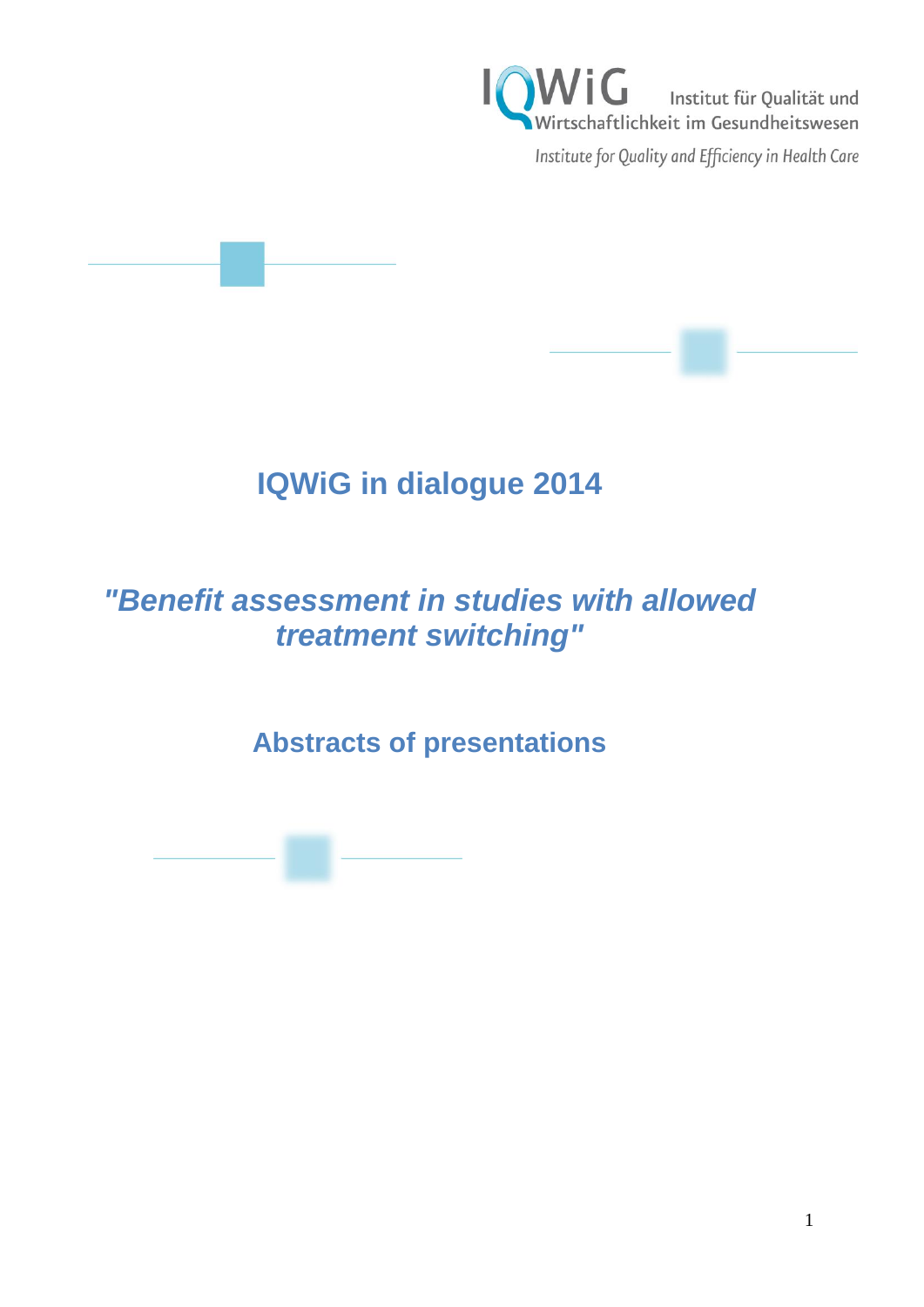

**Professor Dr Daniel Strech, Hanover Medical School (MHH)**

### **The ethical dimensions of studies with allowed treatment switching**

The ethical dimensions of studies with allowed treatment switching will be illustrated by specifying various principles of an internationally established framework in research ethics for this issue. The following seven principles will be specified in the presentation: 1) social value, 2) scientific validity, 3) fair selection of study participants, 4) advantageous risk-benefit ratio, 5) independent review, 6) informed consent, and 7) respect for the study participants. Based on this specification and clarification of ethically relevant principles, an approximate assessment will be given of the reasons for and against studies with allowed treatment switching as well as the alternative study designs available.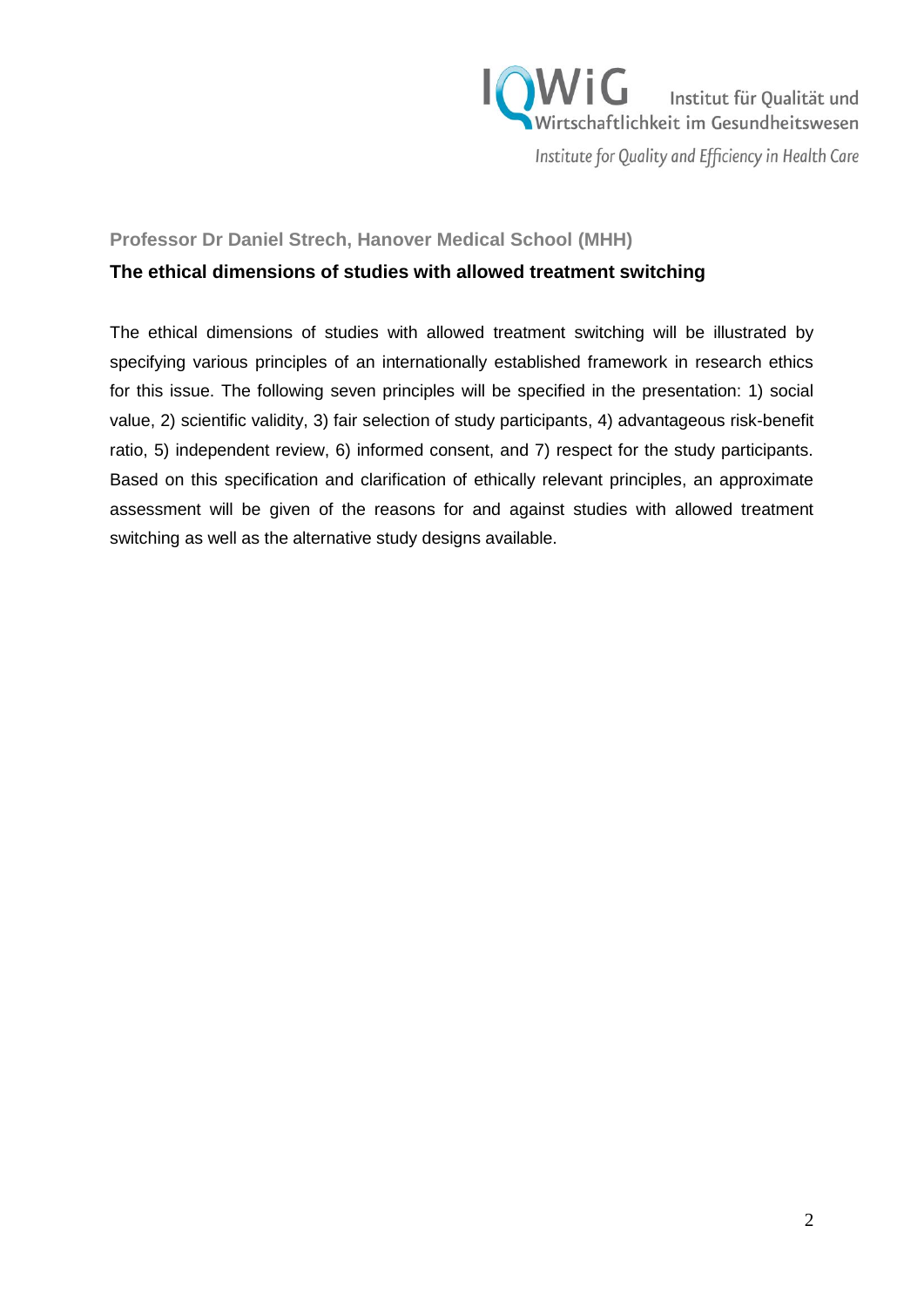

## **Professor Dr Bernhard Wörmann, German Society of Haematology and Oncology (DGHO)**

### **Criteria for treatment switching in oncological studies**

In many oncological indications, nowadays more than one effective treatment option exists for the specific situation. This is true both for treatment concepts with a curative and for those with a palliative purpose. The treatment chosen in each case is not a singular measure, but an element of a sequential therapy.

The concept of sequential therapies also concerns the treatment of patients in clinical studies. Subsequent therapies in patients with disease progression or recurrence may particularly influence the outcome "overall survival". A crossover design is a special case. Under defined conditions, patients in this model can be treated according to the other treatment arm. The crossover design is based on ethical considerations. How much influence the crossover has on the outcome depends on the number of patients affected and on the strength of the effect.

The subsequent use of other drugs with an antineoplastic effect during the further course of disease is also relevant for the evaluation of the final results of a study. This concerns both survival time as well as potentially adverse events and patients' quality of life.

Since nowadays sequential therapy is more the rule than the exception in oncology, its conceptual integration into the study design, methodological approaches for calculating the benefit of individual interventions, and long-term documentation of study patients are required.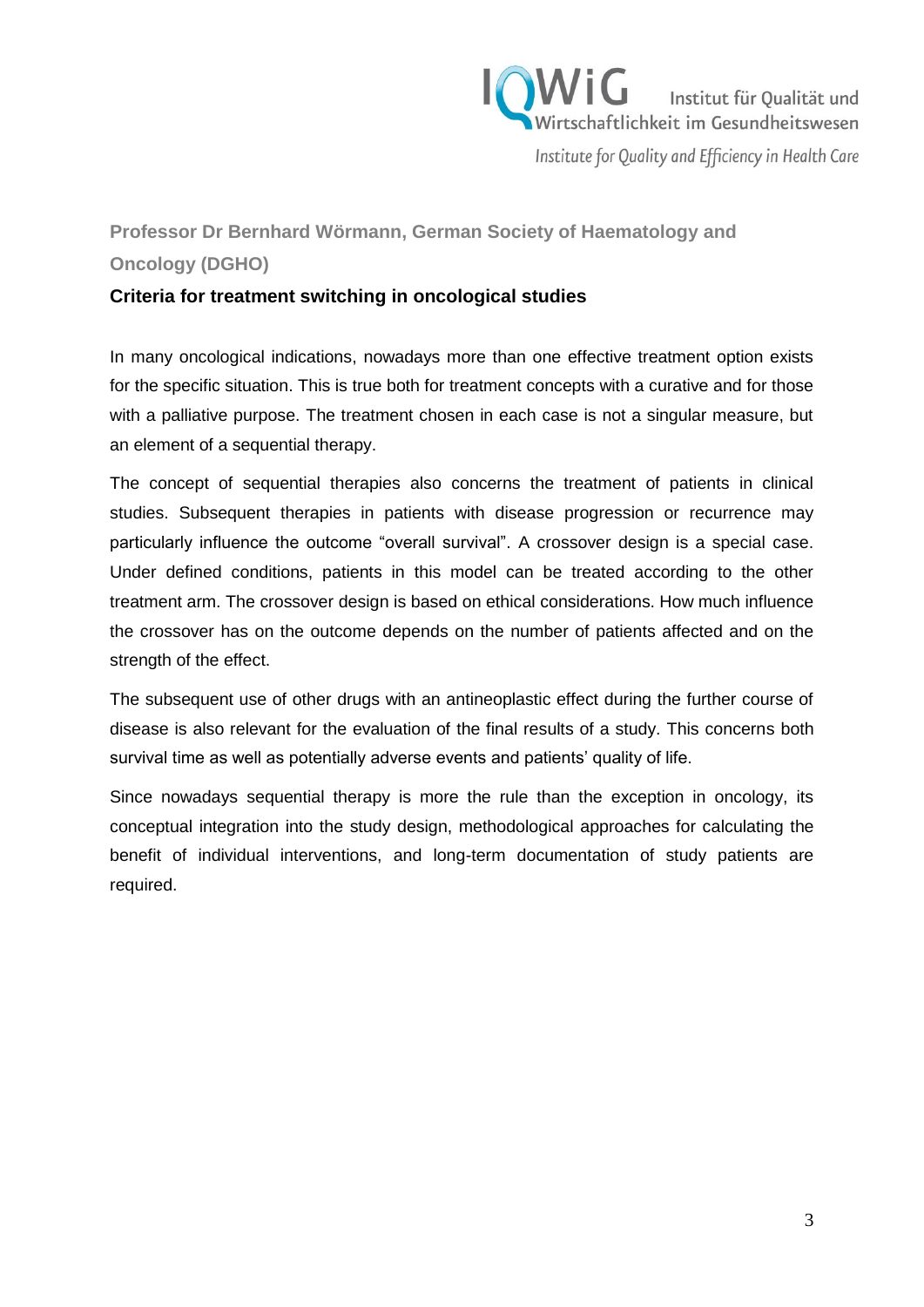

#### **PD Dr Thomas Sudhop (BfArM)**

## **The role of BfArM in the planning, authorization and acceptance of clinical studies and their results in oncology**

Because of the variety of tasks and services the Federal Institute for Drugs and Medical Devices (BfArM) offers, it often accompanies the development of new drugs at a very early stage before the approval. BfArM may be involved both in the area of scientific consultation and in the area of authorization of clinical studies, and may also adopt different roles. The approval is usually the focus of the scientific consultation. Particularly in oncological studies, the choice of outcomes, the most suitable population, and the comparator therapy are the most important topics of discussion. In the area of authorization of individual clinical studies, freedom of research and regulatory restrictions compete with each other; both have to be adequately considered by BfArM. This sometimes leads to the problem that BfArM has to treat a clinical study differently from the authorization perspective than would be ideal from the approval perspective. These problems particularly occur when new therapeutic options challenging the choice of the comparator therapy become available in the course of a development programme. This comparator therapy might still have been considered appropriate in the scientific consultation by the regulatory authorities. In those cases, either the comparator therapy chosen has to be generally reconsidered or mechanisms need to be stipulated allowing the patients to switch to a treatment that may be better for them. This problem exists in placebo-controlled studies as well as in oncological studies in which the comparator treatment is approved, but based on relatively old data and whose status as standard treatment has been challenged by more recent study results. Whereas, from the approval perspective, the switching of patients between treatment groups should be strictly avoided methodologically, this may suddenly be ethically required from the perspective of the authorization of a specific clinical study. Study data showing a clear advantage of a new treatment over an established standard treatment principally call into question the use of the established standard treatment in other studies, as this would violate the Declaration of Helsinki requirement for a comparison with the "best proven intervention". However, this would only be ethically acceptable if it was ensured at the same time that the patients in such a situation would not be subject to the risk of additional or irreversible damage, a situation that is unfortunately too common, particularly in oncology.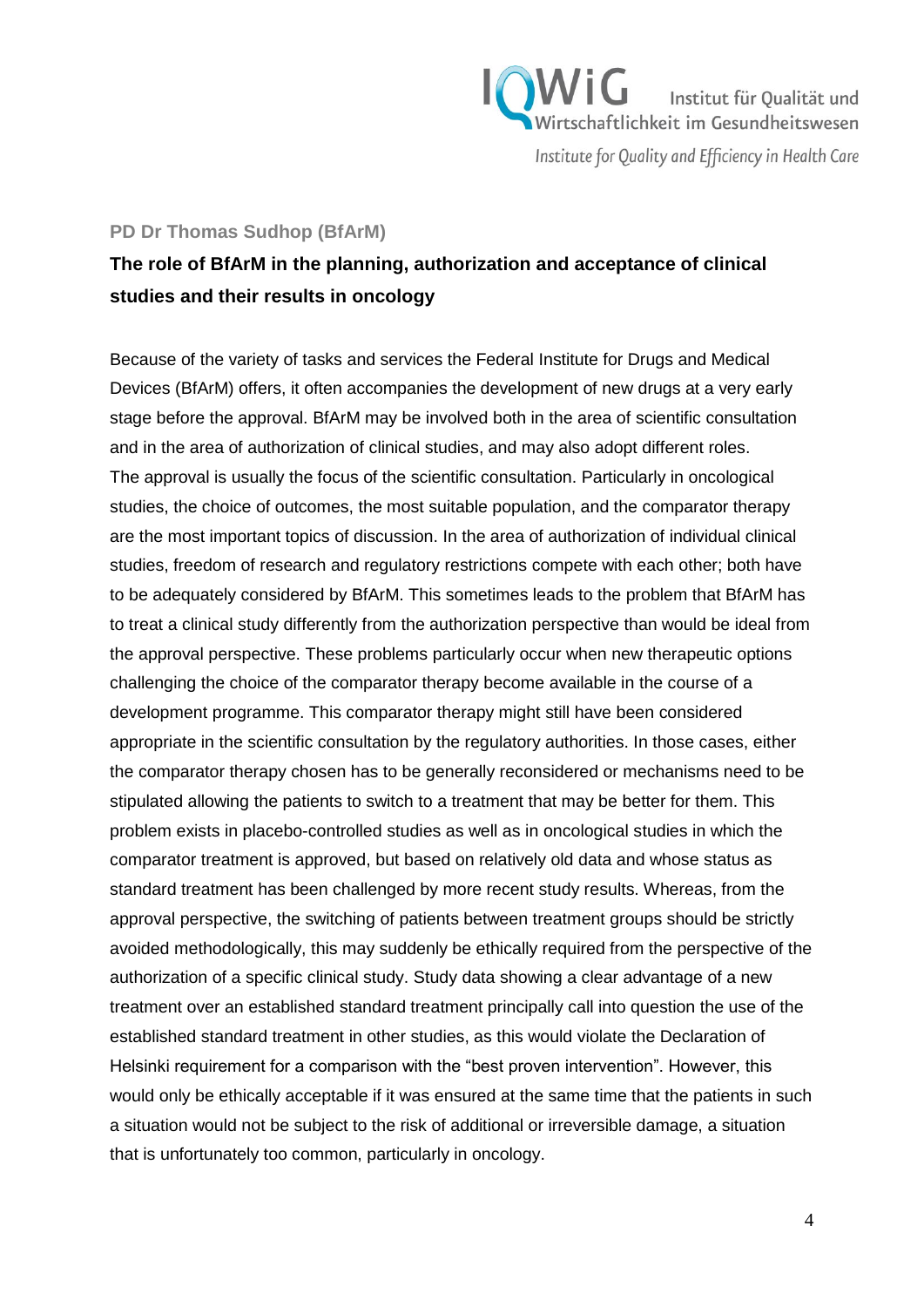

#### **Dr Volker Vervölgyi, Lars Beckmann (IQWiG)**

#### **Evaluation of treatment switching in the Institute's assessments**

In oncological studies, treatment switching is often possible in the course of the study, for example from the control treatment to the new treatment. This is usually done after (radiological) progression of the disease. Treatment switching after progression can lead to bias of the result for outcomes that occur after progression (e.g. overall survival). Also against the background that this bias can occur both in favour and to the disadvantage of the new treatment, treatment switching may lead to the situation that the results can no longer be interpreted in a meaningful way. Different methods are proposed in the literature aimed at considering treatment switching in the analysis to reduce the influence of bias. These methods are mainly summarized in the work of Morden et al. (*BMC Med. Res. Methodol.*, 2011), which also investigated their characteristics in simulation studies.

This presentation will explain the way the Institute has handled this problem so far, using examples from dossier assessments that included studies with treatment switching. Moreover, it will describe whether one of the methods on the handling of treatment switching proposed in the literature was used in these examples and, if so, whether the underlying assumptions were checked and discussed as far as possible.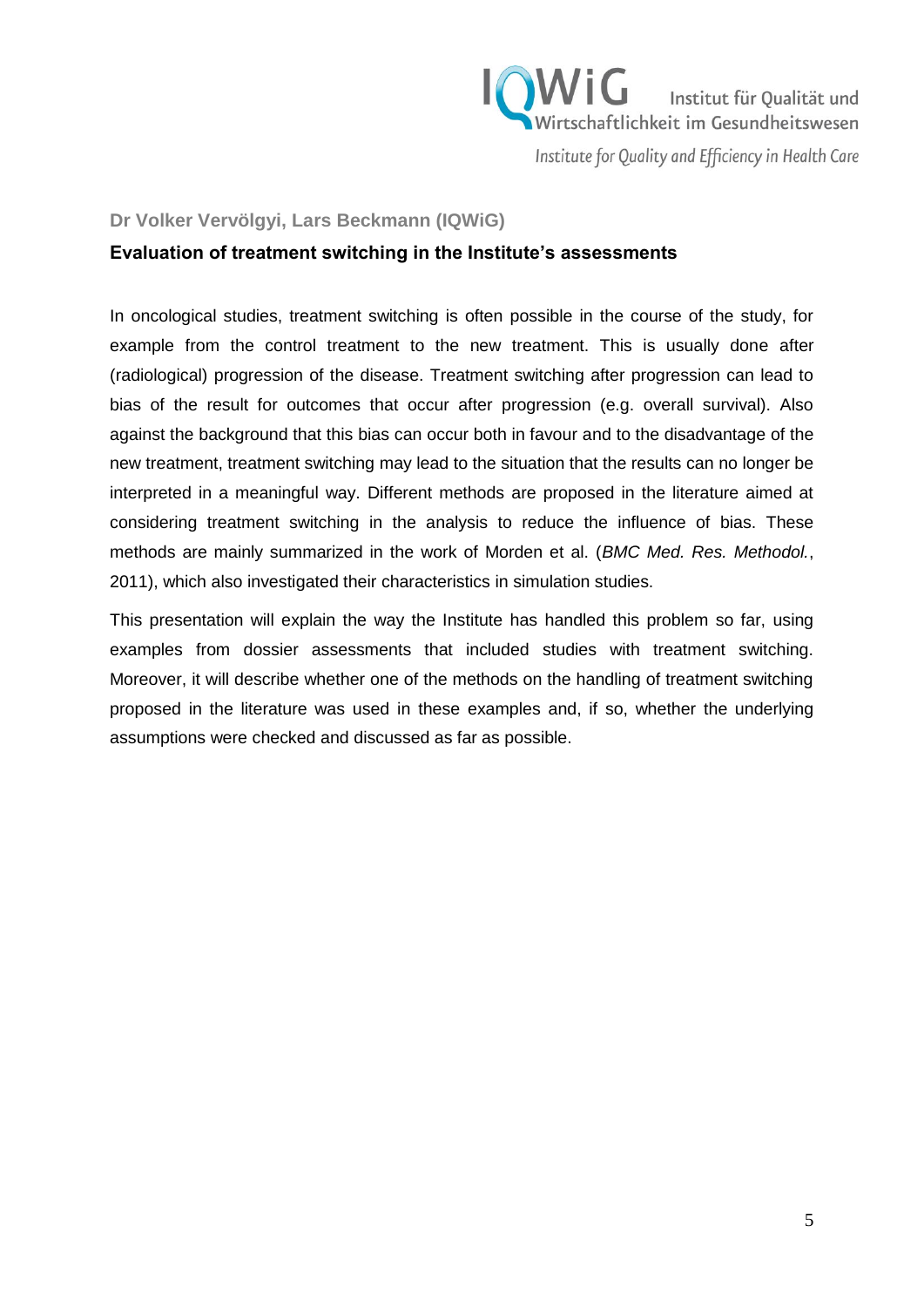# $W$ i $G$  Institut für Qualität und Wirtschaftlichkeit im Gesundheitswesen

Institute for Quality and Efficiency in Health Care

#### **Dr Norbert Holländer (Novartis)**

## **Methods to estimate survival time after treatment switching in oncology – overview and practical considerations**

Many oncological phase 3 studies use progression-free survival (PFS) as a primary outcome and overall survival (OS) as a secondary outcome. There are often no further treatment options in very advanced cancer; patients in the control arm receive placebo. Since randomization to placebo still remains difficult with regard to the feasibility of a cancer study, some studies allow switching to the new active treatment after tumour progression is observed and documented. Whereas this does not influence the primary outcome "PFS", its influence on the OS analysis is very likely. Placebo patients who switch to the active treatment might benefit from the delayed treatment, so that the intention to treat analysis does not reflect the "true" difference in OS between the new treatment and placebo. The presentation provides an overview of the different statistical methods that consider treatment switching and thus aim to conduct an adjusted OS analysis. Similarly to the article by Watkins et al. (1), specific assumptions, as well as advantages and disadvantages of all methods described, are pointed out. Moreover, the use of the rank-preserving structural failure time (RPSFT) model and of inverse probability of censoring weights (IPCW) are illustrated with a clinical study, and various practical aspects of these two methods are discussed (2,3).

#### **References**

- 1. Watkins C, Huang X, Latimer N, Tang Y, and Wright EJ: Adjusting overall survival for treatment switches: Commonly used methods and practical application. *Pharmaceutical Statistics* 2013; 12(6): 348-57.
- 2. Korhonen P, Zuber E, Branson M, Hollaender N, Yateman N, Katiskalahti T, Lebwohl D, and Haas T: Correcting overall survival for the impact of crossover via a rank-preserving structural failure time (RPSFT) model in the RECORD-1 trial of everolimus in metastatic renal-cell carcinoma. *Journal of Biopharmaceutical Statistics* 2012; 22(6): 1258-1271.
- 3. Korhonen P, Malangone E, Sherman S, Casciano R, Motzer RJ, Baladi J, Haas T, Zuber E, Hollaender N, and Lebwohl D: Overall survival of metastatic renal cell carcinoma patients corrected for crossover using inverse probability of censoring weights and rankpreserving structural failure time models: Two analyses from the RECORD-1 trial. *2010 ASCO Annual Meeting, June 4 – 8, 2010, Chicago, IL*, Abstract #4595, Poster Presentation.